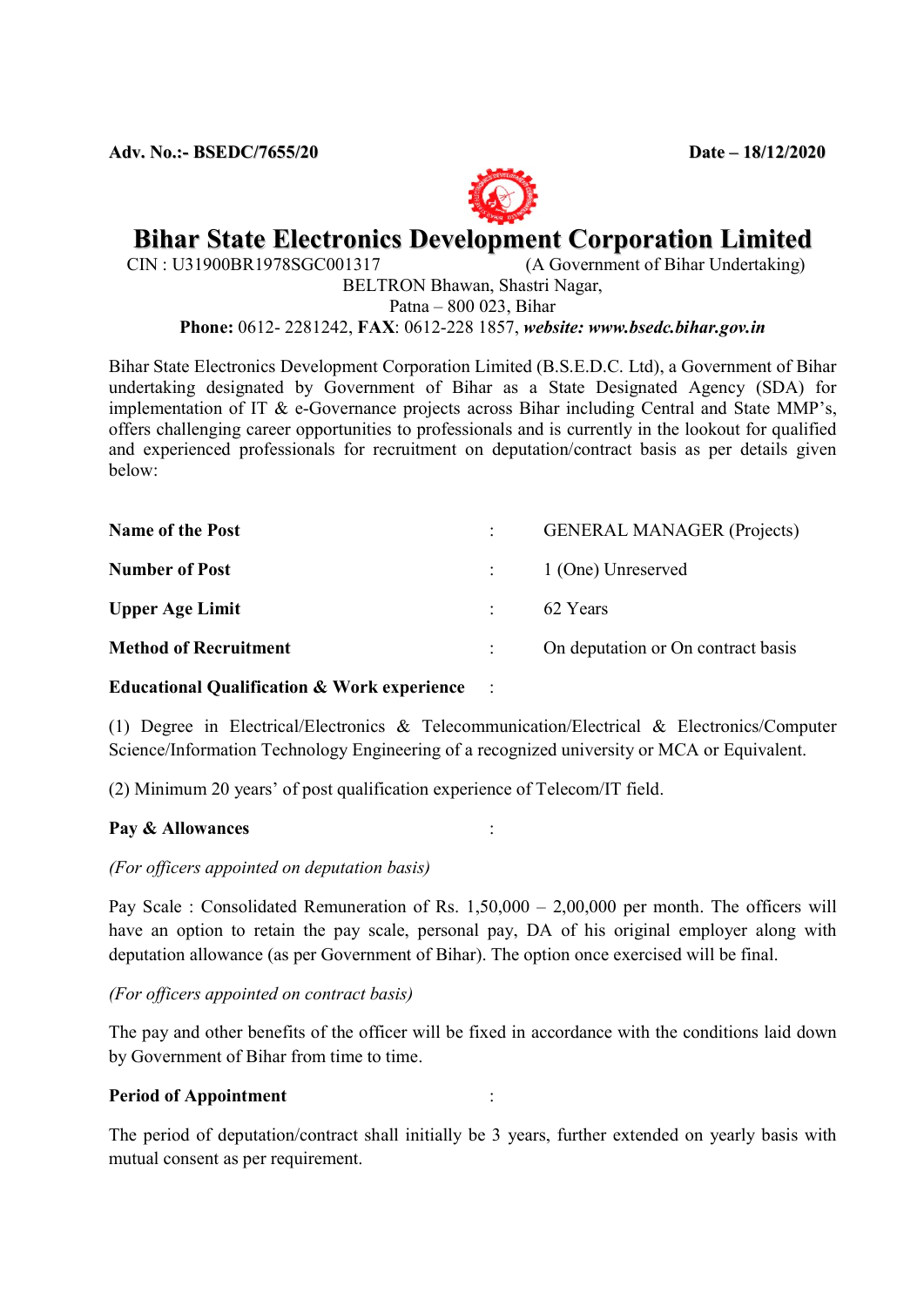**Job Location** : BSEDC Ltd. Registered Office, **Patna** Patna

#### General conditions:

#### (For applicants on deputation basis)

Applications in the prescribed format (in duplicate) from desirous and eligible persons who can be spared for taking up the assignment in the event of their selection, may be forwarded through proper channel along with the following documents:-

(a) Up-to-date and duly attested ACRs for the preceding three years.

(b) Vigilance clearance indicating that no disciplinary proceedings/criminal proceedings are pending or contemplated against the officer.

(c) Self-attested photo copies of documents for proof of age, qualification, experience, caste. etc. should be attached with an application. Original certificates will, however, be scrutinized/verified at the time of interview.

#### (For applicants on contract basis)

Applications in the prescribed format (in duplicate) from desirous and eligible persons who can be spared for taking up the assignment in the event of their selection, may applied along with the following documents:-

(a) An undertaking/Affidavit from the applicant indicating that no disciplinary proceedings/criminal proceedings are pending or contemplated against him/her.

(b) Self-attested photo copies of documents for proof of age, qualification, experience, caste. etc. should be attached with an application. Original certificates will, however, be scrutinized/verified at the time of interview.

#### Instructions:

#### 1. How to Apply:

a. Applications shall be made in the prescribed format given at Annexure A.

b. Applications shall be submitted through proper channel along with copies of Annual Performance Appraisal Reports of the last three years and vigilance clearance / undertaking indicating that no disciplinary proceedings/criminal proceedings are pending or contemplated against him/her.

c. The applications complete in all respect should be forwarded to the Managing Director, Beltron Bhawan, Shastri Nagar, Patna-800023

d. The last date for submission of application duly forwarded by employer / applicant is 25 January, 2021.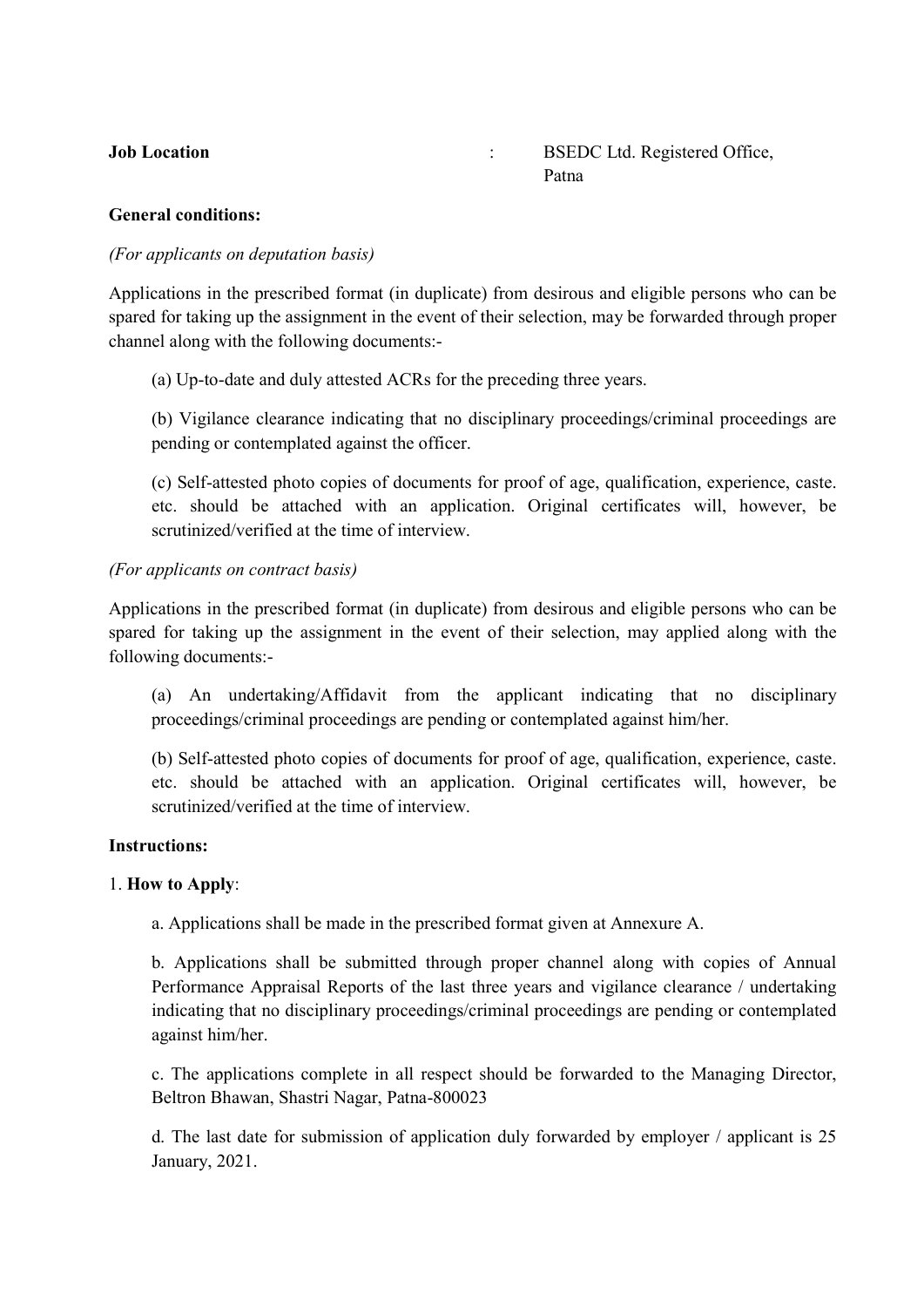e. Incomplete application or application submitted in a different format is liable to be summarily rejected.

2. Applications which are received after the prescribed date will not be considered. BSEDC takes no responsibility for any delay in receipt of application or loss thereof in postal transit.

3. The cutoff date for considering the age and experience of candidates will be taken as on 31.12.2020.

4. Mode of Selection will be interview. BSEDC reserves the right to modify the selection procedure, if deemed fit.

5. Outstation candidates called for interview for the post will be reimbursed 'Y' Class Air fare for the to and fro journey by the shortest route from the place of their residence, to the place of interview, subject to submission of necessary documentary evidence.

6. The candidates shall route their applications through their employers. A copy of application marked 'Advance Copy' should be sent to the given address. It is clarified that any form of conditional forwarding from the employer or applications received without certificate of employer shall be summarily rejected. (Applicable for applicants on deputation basis).

7. BSEDC reserves the right to shortlist candidates who shall be called for the interview. Thus, merely fulfilling the eligibility conditions laid down in the advertisement as regards qualifications and experience, would not automatically entitle any candidate to be called for the interview.

8. Canvassing or bringing any undue influence in any form will disqualify the candidate.

9. Any candidate who knowingly or willfully furnishes incorrect or false particulars or suppressed material information, their candidature will be liable to be cancelled at any stage of the selection. If the candidate qualifies in the selection process and subsequently it is found that he/she does not fulfill the eligibility criteria, his/her candidature will be cancelled and if appointed, the contract would be terminated without any notice or compensation.

10. BSEDC reserves the right to cancel the Advertisement fully or partly on any grounds.

11. The decision of BSEDC in all matters would be final and binding, and no correspondence in this regard would be entertained.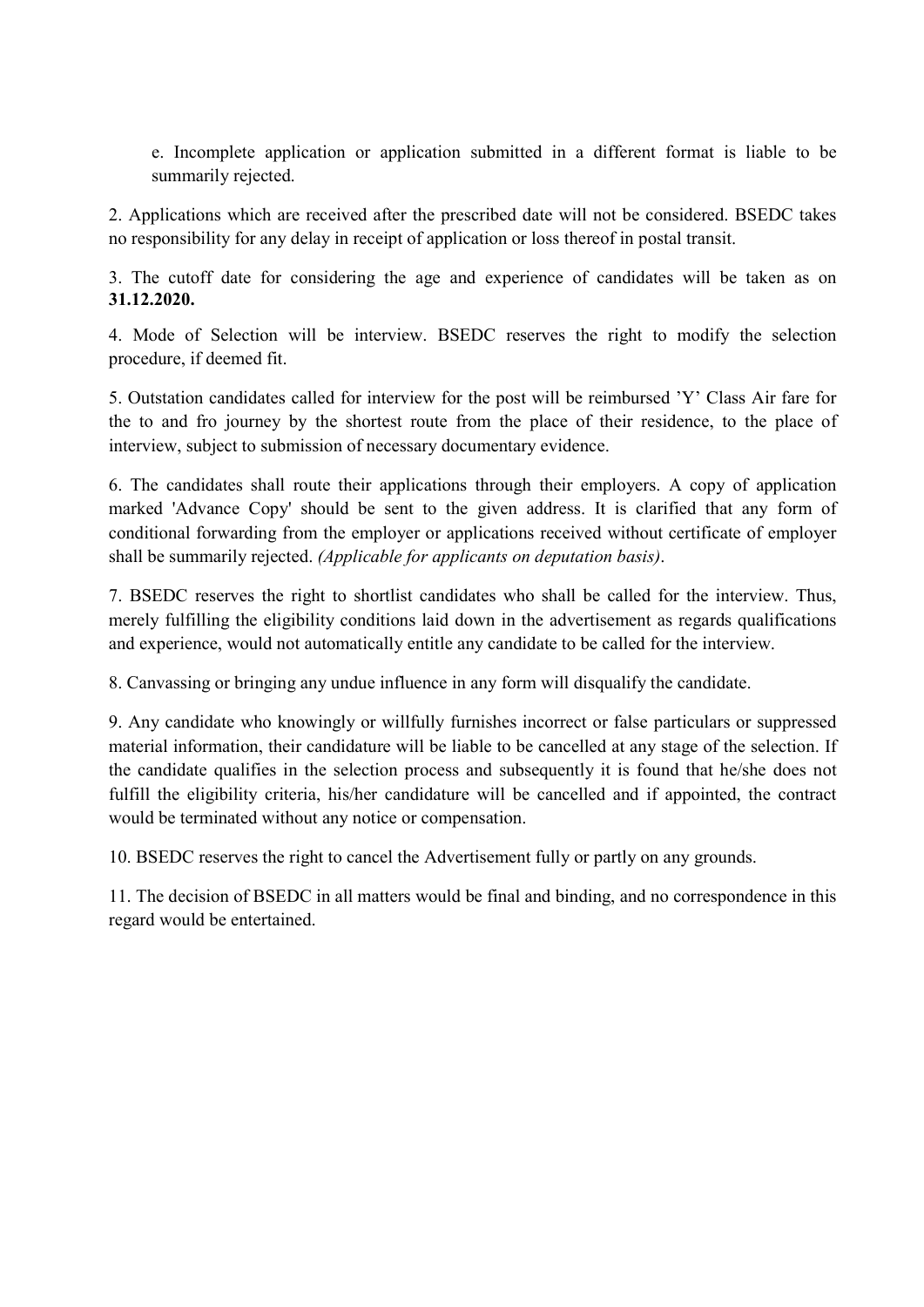## Annexure-A Bihar State Electronics Development Corporation Ltd. APPLICATION FORM (Please fill the form in Capital letters only)

| 1. Post Applied for : General Manager (Projects) |                |                                                                                         | affix<br>Please                    |
|--------------------------------------------------|----------------|-----------------------------------------------------------------------------------------|------------------------------------|
| 2. Gender                                        | $\mathbb{R}^n$ | Male / Female / Others                                                                  | recent passport<br>size photograph |
| 3. Name of the Candidate                         |                |                                                                                         |                                    |
| 4. Father's/Mother's/Husband's Name              |                |                                                                                         |                                    |
| 5. Date of Birth (DD/MM/YY)                      |                | : $\qquad \qquad$ Age as on (31/12/2020):                                               |                                    |
| 6. Address for communication                     |                |                                                                                         |                                    |
|                                                  |                |                                                                                         |                                    |
|                                                  |                |                                                                                         |                                    |
| 7. Email address                                 |                |                                                                                         |                                    |
|                                                  |                | (All communications from the Beltron will be made to this e-mail address given by you). |                                    |
| 8. Contact Numbers:                              |                |                                                                                         |                                    |
| a) Landline                                      |                |                                                                                         |                                    |

b) Mobile  $\_\_$ 

(All communications from the Beltron will be made to this mobile no. given by you).

9. Educational / Professional / Technical Qualification (Starting from Class 10th onwards). Please attach a separate sheet if required.

| Examination | Discipline/     | Board/University |         |         |          | Year of Duration of Percentage | Division |
|-------------|-----------------|------------------|---------|---------|----------|--------------------------------|----------|
| passed      | Specialization/ |                  | Passing | Course  | $(\ln  $ | of marks                       |          |
|             | Subject         |                  |         | Months) |          |                                |          |
|             |                 |                  |         |         |          |                                |          |
|             |                 |                  |         |         |          |                                |          |
|             |                 |                  |         |         |          |                                |          |
|             |                 |                  |         |         |          |                                |          |
|             |                 |                  |         |         |          |                                |          |
|             |                 |                  |         |         |          |                                |          |
|             |                 |                  |         |         |          |                                |          |
|             |                 |                  |         |         |          |                                |          |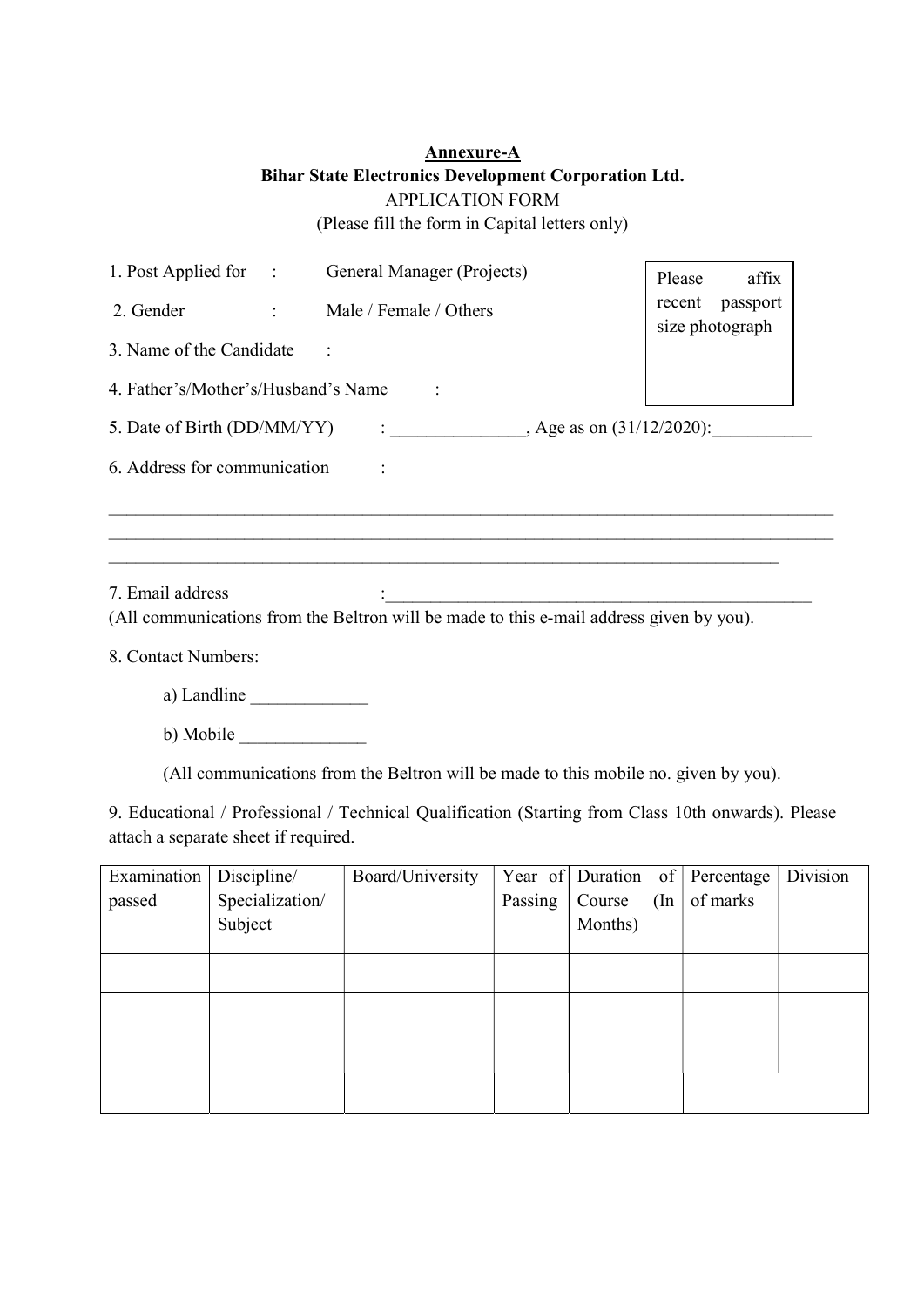10. Experience starting from present to previous. Please attach a separate sheet if required.

| Department<br>Organisation | Designation and Pay From<br>Band and Grade Pay /<br>Scale | To | Brief description of duties |
|----------------------------|-----------------------------------------------------------|----|-----------------------------|
|                            |                                                           |    |                             |
|                            |                                                           |    |                             |
|                            |                                                           |    |                             |
|                            |                                                           |    |                             |

1. Please state whether you meet eligibility criteria? Yes / No

2. Please explain how you are eligible?

3. Additional information, if any, which you would like to mention in support of your candidature for the post. (This among other things may provide information with regard to (i) additional academic qualifications, (ii) professional training, (iii) work experience over and above stated in the OM and (iv) Publications)